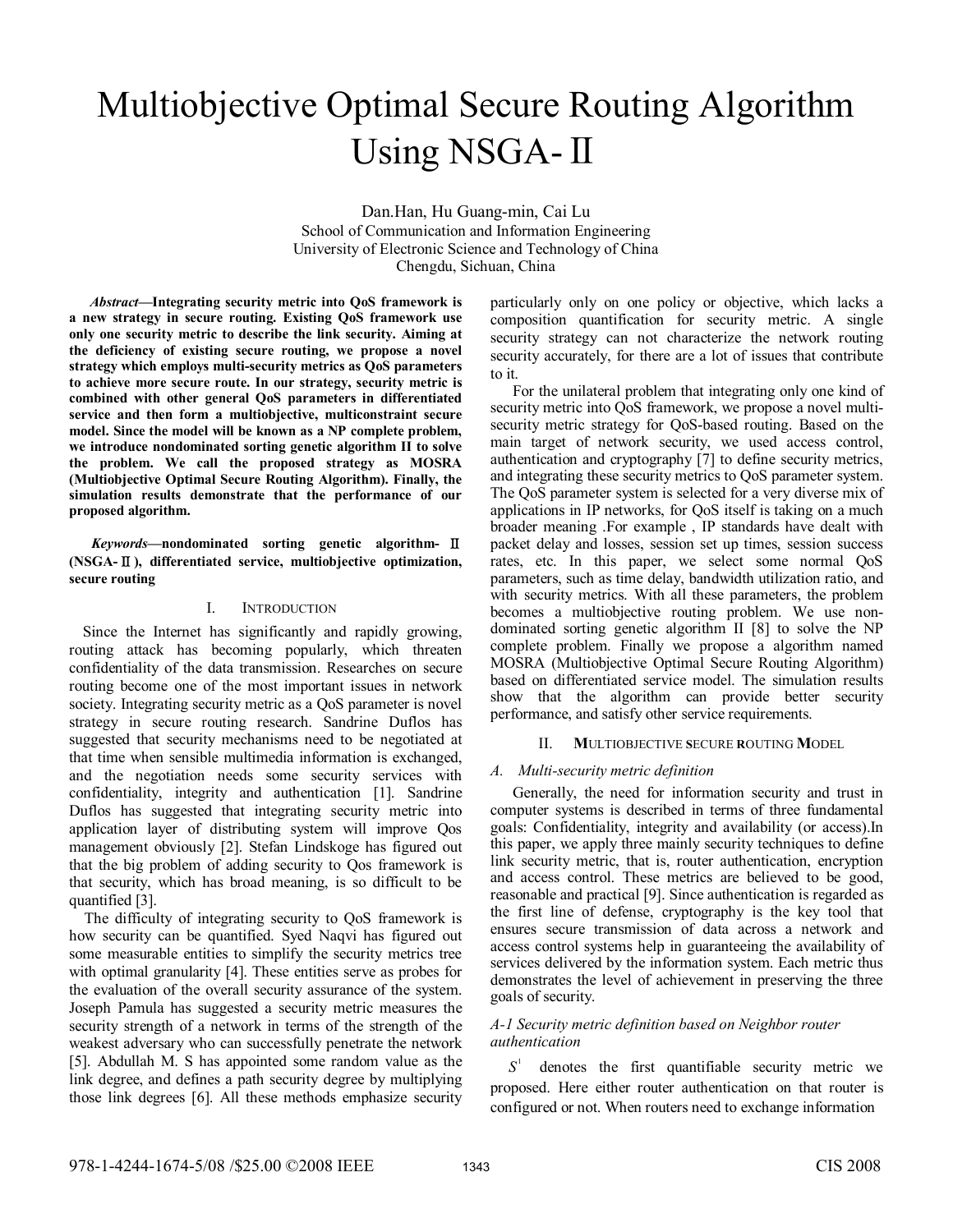TABLE I. SECURITY METRICS CONFIGURED BY AUTHENTICATION **ALGORITHMS** 

| diverse authentication algorithm   | Security metric |
|------------------------------------|-----------------|
| DES (Data Encryption Standard)     |                 |
| SHA (Secure Hash Algorithm)        |                 |
| AES (Advanced Encryption Standard) |                 |
| MD5(Message Digest Algorithm 5)    |                 |

between each other, it is configured to authenticate other peer routers. The key can be encrypted in different kinds of authentication algorithm, such as DES、RSA、SHA、AES, MD5. However, when MD5 is used for exchange keys, that link between the routers is considered to be secure. In our network model, we define a link security  $S_i^1$  by the diverse authentication algorithm the peer routers use. The stronger the intensity of algorithm is, the lower security metric values are. The security metric values can be configured, which shows in table1.We suggested this metric be additive composition rule, so a path security metric value can be configured as  $S_n^1 = \overline{S}_1 + S_2 + S_3 + \dots + S_n$ 

# *A-2 Security metric definition based on Access control*

 $S<sup>2</sup>$  denotes the second quantifiable security metric we proposed. In actual networks, each node uses intrusion detection/prevention systems (IDS/IPS) or firewalls to enhance the overall level of network security [10]. Either configuration can prevent a subset of the whole set of known attacks. For example firewalls can protect the network from routing based attacks, like source routing and path redirecting. Intrusion detection systems, on the other hand, detect with high accuracy those attacks with known patterns only, like denial of service. The link security metric value of all links leaving that node is given by the equation  $S_i = P_{fw}^i + P_{IDS}^i - (P_{fw}^i \times P_{IDS}^i)$ , where  $P_{fw}^i$  and  $P_{\text{IDS}}^i$  respectively are the probability that the firewall will prevent and the IDS will detect the attack. We proposed that this metric follows a multiplicative composition rule and the path's security metric value can be calculated via following equation:  $S_p^2 = (1 - S_1) \times (1 - S_2) \times (1 - S_3) \times ... \times (1 - S_n)$ . Because multiplicative composition rule has some inconvenience, we made a slightly change,  $S_p^2 = -\log_{10}(S_p^2)$ .

# *A-3 Security metric definition based on Encryption*

 $S^3$ denotes the third quantifiable security metric we proposed. Encryption is the technique that mostly used on data communication systems to enhance the security and privacy of information. It is the process of transforming the original message (plain-text) to a scrambled data format (cipher-text) so that authorized people only can have access to the information. A path is considered to be as secure as the weakest link amongst those links allows for forming the path [11]. So it is a bottleneck characteristic and it will follow the concave composition rule. The security metric defined based on the key length used in the encryption/decryption

process ,carries a value between zero and one, where zero denotes secure link and vice versa. Precisely, if the data sent over a link is encrypted using a key that is not breakable for the next 30 years, that link is considered as a secure link ,that is,  $S_i^3$  equals 0.0 .On the other hand, if the key used is below the recommended size, the  $S_i^3$  will be 1.0. Between the two extremes the path metric value is given by the following statement.

$$
S_{p}^{3} = Max \Big[ S_{1}, S_{2}, S_{3} \cdots, S_{n} \Big]
$$
  

$$
S_{i} = \begin{cases} 1, \text{ the used key is below the recommended size} \\ 0.99 - 0.033 \times Y, \end{cases}
$$

Where Y is the time span in years the key used guarantees acceptable level of data security.

#### *B. The network model and glossary*

According to the diverse quantifiable security metric we mentioned before, we proposed to integrate security metric into QoS routing. Based on Russian Dolls Model, we suggested a multiple objectives and multiple constraints optimization model. Russian Dolls Model is one of the Diff-Serv-aware MPLS Traffic Engineering models, in which, services are classified as K class types, and each of them have a bandwidth allocation proportion of  $P_1, P_2, \ldots P_k$  ( $\sum P_k = 1$ ) Each allocation of band- width is divided into two parts, that is, the minimum reservable bandwidth  $n_i$  and sharing buffer pool  $m_i$ . *b* is a proportion of minimum reservable bandwidth of each service, that is  $n_i = P_i * b * C_j$ ,  $m_i = P_i * (1 - b) * C_i$ , as shown in Fig.1, where  $C_{ij}$  denotes the bandwidth of link  $(i, j)$ . For the *i*<sup>th</sup> traffic load, the reservable bandwidth  $n_i$  is appointed to offer the service; if *n* is not enough, it is consented to make a requisition from sharing buffer pool  $m_i$ . Either preemption within a classtype or across class-types is allowed, that is, higher class type traffic can make a requisition for lower class' sharing buffer pool. This strategy can be used in conjunction with preemption to simultaneously achieve isolation across class-types (so that each class-type is guaranteed its share of bandwidth no matter the level of contention by other classes), resulting in bandwidth usage efficiency and protection against QoS degradation.

The network is modeled as topology  $G=(V,E,D,C)$ , where V is the set of vertexes or nodes and E is the set of directed edges or links in the domain. For any  $(i, j) \in E$ ,  $D_{ij}$  denotes the time delay of link  $(i, j)$ ,  $C_{ij}$  denotes the bandwidth of link  $(i, j)$ .  $\lambda_{k}$ denotes the allocation of bandwidth for  $K<sup>th</sup>$  arriving traffic .



Figure 1. RDM bandwidth allocation model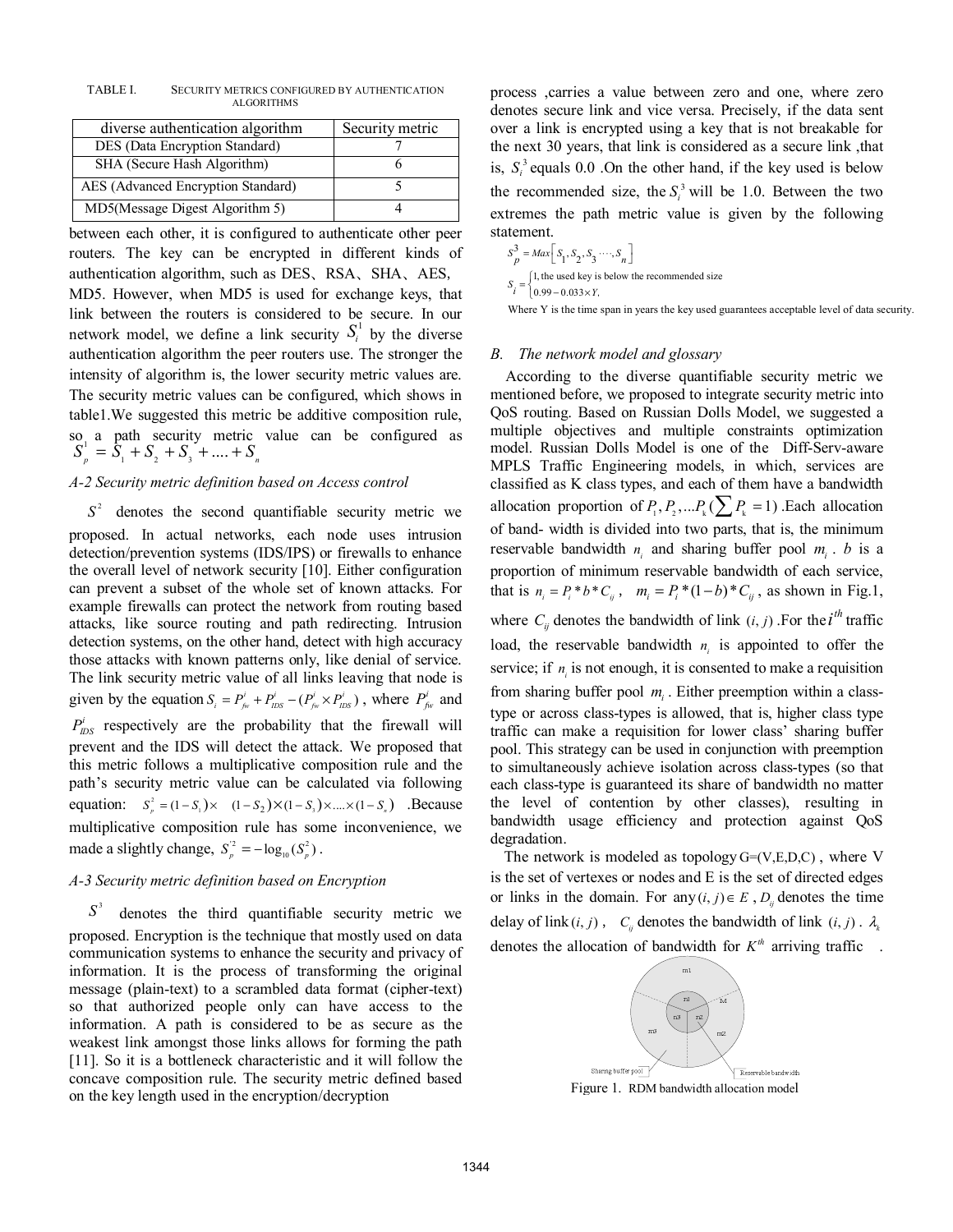The network is modeled as topology  $G=(V,E,D,C)$ , where V is the set of vertexes or nodes and E is the set of directed edges or links in the domain. For any  $(i, j) \in E$ ,  $D_{ij}$  denotes the time delay of link  $(i, j)$ ,  $C_{ij}$  denotes the bandwidth of link  $(i, j)$ .  $\lambda_{k}$ denotes the allocation of bandwidth for  $K<sup>th</sup>$  arriving traffic flow.  $f_i^k$  denotes the allocation of bandwidth for  $K^{th}$  existing traffic on link  $(i, j)$ .  $r_{ij}$  denotes the existing load on link  $(i, j)$ . Therefore,  $\alpha = (r_{ij} + \lambda_k) / C_{ij}$  denotes the ratio of the sum of existing load and the allocation of bandwidth for  $K^{\prime\prime\prime}$  arriving traffic flow to bandwidth of  $\text{link}(i, j)$ , that is, the bandwidth utilization ratio of link  $(i, j)$ ;  $\lambda_k + f_{ij}^k$  denotes the bandwidth of the  $K<sup>th</sup>$  traffic flow on link  $(i, j)$ , both existing and arriving.  $P_k * C_{ij}$  denotes the allocation of bandwidth of  $K^{th}$ traffic flow  $\beta = \max_{(A_k + f_j^k) \in P_k} (\lambda_k + f_j^k - P_k^* C_{ij}) / C_{ij}$  denotes the max ratio of the *K<sup>th</sup>* the *i*ker and the charing buffer need ratio of the  $K<sup>th</sup>$  traffic flow preempted the sharing buffer pool of lower class to the bandwidth of certain link ,that means, a path's ratio for bandwidth preemption of lower class. For different traffic class, each class have a maximum allocation of bandwidth value  $\lambda_{k \max}$  (we suppose that there are three class, then  $\lambda_{\text{max}} = P_1 * C_{ij} + (1-b)^* (P_2 + P_3)^* C_{ij}$ ,  $\lambda_{\text{max}} = P_2 * C_{ij}$  $(1-b)*P_3*C_{ij}$ ,  $\lambda_{3max} = P_3*C_{ij}$ , the allocation of bandwidth of each class can't exceed this limit).Besides,  $(r_{ij} + \lambda_k) \in$  $[0, \min (\lambda_{\text{kmax}}, C_{ii} - r_{ii})]$  must be satisfied , for traffic of lower class can not preempt the sharing buffer pool of higher class [12].

# *C The multiobjectives optimization model*

This paper has proposed an optimal model as below:

$$
Min(\sum_{i,j\in P} D_{ij} / P(count))
$$
 (1)

$$
Min(S_1 + S_2 + S_3 + \dots + S_n)
$$
 (2)

Min
$$
[-\log_{10}(1-S_1)\times(1-S_2)\times(1-S_3)\times\ldots\times(1-S_n)]
$$
 (3)

$$
Min[\max(S_1, S_2, S_3, \dots, S_n)] \tag{4}
$$

$$
Min(\max_{i,j \in P_{d_i \to s}} (r_{ij} + \lambda_k) / C_{ij})
$$
 (5)

$$
Min(\max_{(i,j)\in P_{d_i\to s}} (\lambda_k + f_{ij}^k - P_k * C_{ij}) / C_{ij})
$$
 (6)

$$
S_p^1 < S_{p\,\text{max}}^1 \,, \ S_p^{'2} < S_{p\,\text{max}}^{'2} \,, \quad S_p^3 < S_{p\,\text{max}}^3 \tag{7}
$$

$$
\lambda_k + r_{ij} < C_{ij} \quad (i, j) \in E \tag{8}
$$

 $P$ (*count*) denotes the count of a path. Equation (1) means to minimize the average time delay of a path. Equation  $(2)$   $(3)$   $(4)$ denotes minimizing of three different security metrics. Equation (5) denotes minimizing the maximum of the bandwidth utilization ratio, which means to minimize a path's bandwidth utilization ratio. Equation (6) denotes minimizing a path's ratio for bandwidth preemption of lower class. Following two equations are some constraints. Equation (7) denotes some threshold of each security metric, which illustrates a route must satisfy some security requirements. Equation (8) illustrates the sum of existing and arriving traffic flow can not exceed the bandwidth of link, and this avoids congestion.

#### III. **A**LGORITHM DESIGN

The presence of multi-objectives in a problem, in principle, gives rise to a set of optimal solutions (largely known as Pareto-optimal solutions), instead of a single optimal solution. In the absence of any further information, one of these Paretooptimal solutions cannot be said to be better than the other. This demands a user to find as many Pareto-optimal solutions as possible. Classical optimization methods (including the multicriterion decision-making methods) suggest converting the multiobjective optimization problem to a single-objective optimization problem by emphasizing one particular Paretooptimal solution at a time. When such a method is to be used for finding multiple solutions, it has to be applied many times, hopefully finding a different solution at each simulation run. Over the past decade, a number of multiobjective evolutionary algorithms (MOEAs) have been suggested [13], and NSGA-II has been regarded as a fast and elitist strategy. A lot of experiments encourage the application of NSGA-II to more complex and real-world multiobjective optimization problems. In this paper, we proposed MOSRA (Multi-Object Optimal Secure Routing Algorithm) based on NSGA-II, for a purpose of solving multiobjective (security, time delay, ect) QoS routing problem.

# *A. Coding method*

A path from the source to the destination can be coded as a chromosome. As shown in Fig.2,  $(S, 1, 2, 5, 6, D)$  can be coded as a chromosome. The initial chromosome complex  $P_0$ is a collection of all different paths form source and destination.

#### *B. Genetic operator*

**Select operator**: when initial chromosome complex  $P_0$ forms, we select two chromosomes stochastically, find out which one is dominated to the other one, and give them each a rank. By doing this until all chromosomes in  $P_0$  have a rank, this new chromosome complex is ready for aberrance.

**Intercross operator**: Intercross operation depicts to exchange the route between two chromosomes which have intersection point, as shown in Fig.3 .This is for preserving diversity among solutions of the same nondominated front.

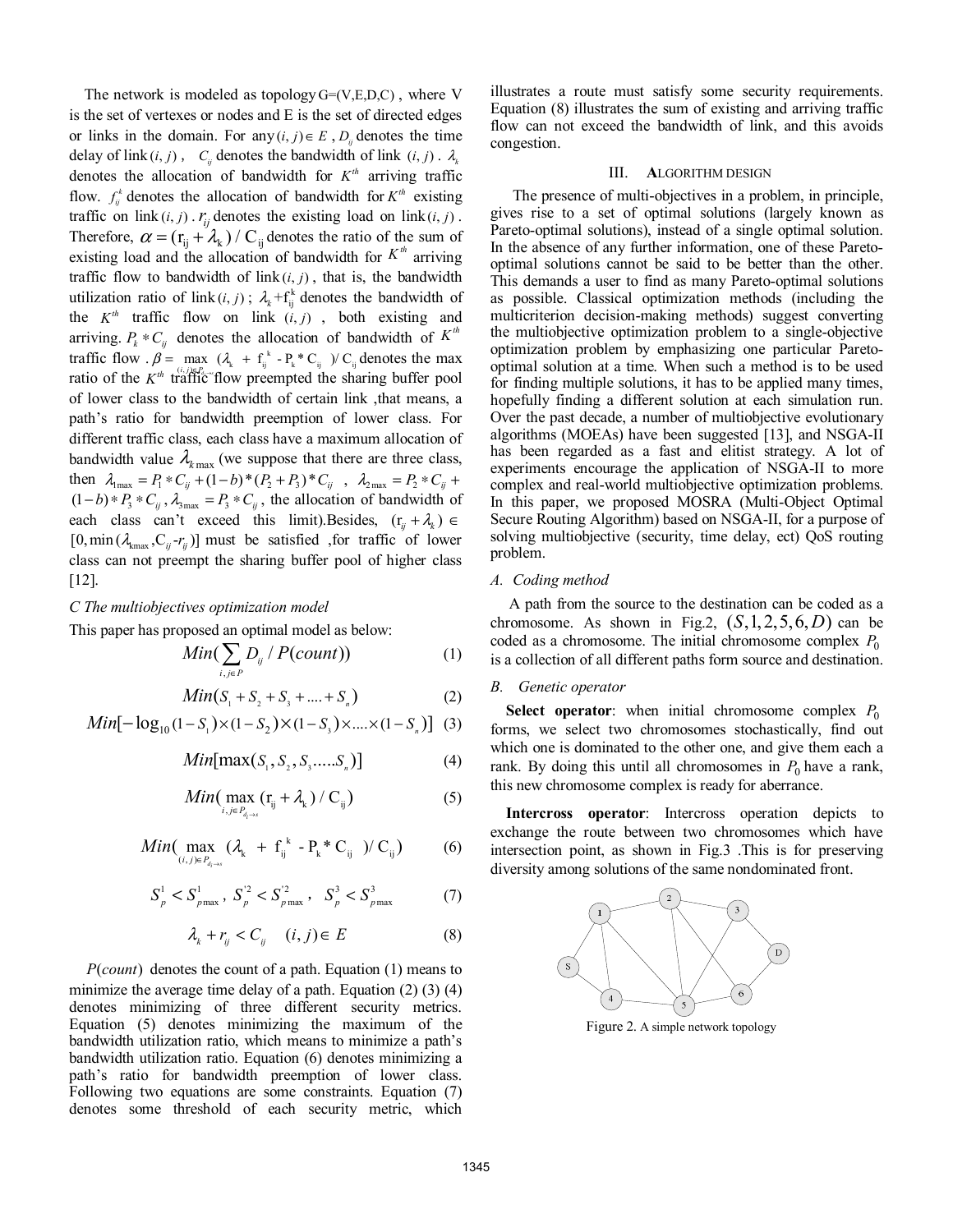

**Aberrance operator**: Aberrance operation depicts to choose a new route between node i and j, as shown in Fig.4, also for preserving diversity and getting multiple nondominated solutions.

**Renovation operator**: Renovation operation means to eliminate the path loop in a chromosome.

#### *C. Multiobjective Optimal Secure Routing Algorithm*

For sake of clarity, we describe our algorithm in five steps: Step 1. Form initial chromosome complex  $P_0$  with population size *N* . Then use fast nondominated sorting approach to give a

rank for each chromosome. Step 2.Do select, intercross, aberrance and renovation operation to form a new chromosome complex  $Q_t$  ( $t=0$  is the first generation).

Step 3. Combine the old and new chromosome complex  $R_t$ ,  $R_t = P_t \bigcup Q_t$ , then apply fast nondominated sorting approach to Rt, find solution with different rank  $F_i$ ,  $i = 1, 2...$ 

Step 4. Set  $P_{t+1}$  as 0, and a count number  $i=1$ . When  $| P_{i+1} | + | F_i | < N$ , do  $P_{i+1} = P_{i+1} \bigcup F_i$ ,  $i = i+1$ .

Use a crowding-distance calculation to immediate  $F_i$  and give a rank. When the last  $F_i$  add to  $P_{t+1}$ , we choose ( $N - |P_{t+1}|$ ) solutions. Then turn back to step2 until the generation reaches the limit.

#### IV. SIMULATION RESULTS

#### *A. Simulation Background*

We use the models generated by GT-ITM, the transit-stub networks model [14]. In this model, nodes, which represent routers on the network, are organized into logical domains, or collections of nodes. Nodes within a domain tend to be fairly interconnected within the domain, but rarely connect to nodes outside of the domain*.* 

#### *B. Simulation result*

We simulate our algorithm comparing with Widest Shortest Path (WSP) algorithm and Bandwidth-inversion Shortest Path (BSP) algorithm. WSP selects a feasible path with minimum hop count and, if there are multiple paths, choose the one with the largest residual bandwidth. BSP selects a feasible path with minimum hop count, if there are multiple paths, the one with largest bandwidth inversion sum. In following simulation, the arriving traffic flow has highest level, and every link has initial load.

As shows in Fig.5, varying with arriving of traffic flow, the route MOSRA selected has a lower average time delay in



contrast to the route selected by WSP 、BSP most of the time. Abnormity occurs because adding security to quality of service increases the resource consumption and the time of exchange. In Fig.6, it shows as traffic flow grows, the bandwidth utilization ratio of the route selected by three algorithms all grows, but MOSRA has a lower value. This illustrates that MOSRA perform better in Network Load Balancing. In Fig.7, when the traffic of higher class arrives, the route selected by MOSRA has a lower ratio value of preempted the sharing buffer pool of lower class, this illustrates MOSRA use the network resource much more fairly. Fig.8, 9, 10 show that, for different security metric, the route selected by MOSRA have lower value, and this demonstrate our algorithm choose more secure route. In conclusion, under multiobjective and multiconstraint circumstance, our algorithm get a better balance of network load, and have less congestion. Furthermore, it has much better security performance.

#### V. CONCULSION

Secure routing is a challenge topic, and integrating security metric as a QoS parameter is novel strategy in research of present network secure routing. For the unilateral problem that integrating only one kind of security metric into QoS framework, we propose a novel multi-security metric strategy